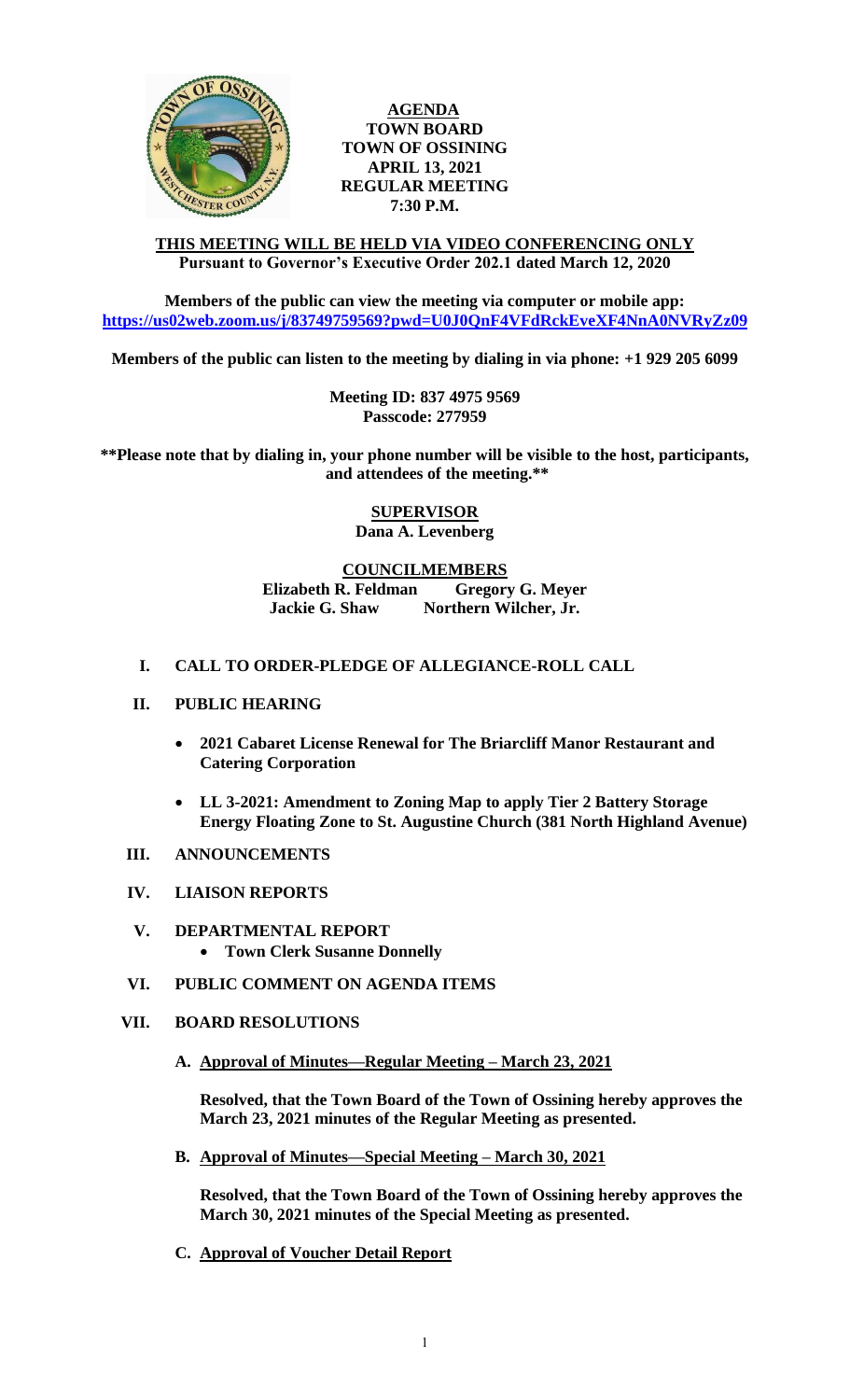**Resolved, that the Town Board of the Town of Ossining hereby approves the Voucher Detail Report dated April 13, 2021 in the amount of \$511,959.37**

**D. A Resolution Authorizing The Issuance Pursuant To Section 90.00 Of The Local Finance Law Of Refunding Bonds Of The Town Of Ossining, Westchester County, New York, To Be Designated Substantially "Public Improvement Refunding (Serial) Bonds", And Providing For Other Matters In Relation Thereto And The Payment Of The Bonds To Be Refunded Thereby.**

**WHEREAS, the Town of Ossining, Westchester County, New York (hereinafter, the "Town") heretofore issued \$2,425,000 Public Improvement (Serial) Bonds, 2012, pursuant to various bond resolutions, as further described in the bond determinations certificate of the Supervisor dated September 27, 2012 (hereinafter referred to as the "Refunded Bond Certificate"), such Public Improvement (Serial) Bonds, 2012, being dated September 27, 2012 and maturing or matured on February 1 annually, as more fully described in the Refunded Bond Certificate (the "Refunded Bonds"); and**

**WHEREAS, it would be in the public interest to refund all or a portion of the \$1,200,000 outstanding principal balance of the Refunded Bonds maturing in 2022 and thereafter by the issuance of refunding bonds pursuant to Section 90.00 of the Local Finance Law; and**

**WHEREAS, such refunding will result in present value savings in debt service as required by Section 90.10 of the Local Finance Law; NOW, THEREFORE, BE IT**

**RESOLVED, by the Town Board of the Town of Ossining, Westchester County, New York, as follows:**

**Section 1. For the object or purpose of refunding the outstanding principal balance of the Refunded Bonds described above, including providing moneys which, together with the investment of certain of the proceeds of the refunding bonds herein authorized, shall be sufficient to pay (i) the principal amount of the Refunded Bonds, (ii) the aggregate amount of unmatured interest payable on the Refunded Bonds to and including the date on which the Refunded Bonds which are callable are to be called prior to their respective maturities in accordance with the refunding financial plan, as hereinafter defined, (iii) the costs and expenses incidental to the issuance of the refunding bonds herein authorized, including the development of the refunding financial plan, as hereinafter defined, compensation to the underwriter or underwriters, as hereinafter defined, costs and expenses of executing and performing the terms and conditions of the escrow contract or contracts, as hereinafter defined, and fees and charges of the escrow holder or holders, as hereinafter mentioned, and (iv) the premium or premiums for a policy or policies of municipal bond insurance or cost or costs of other credit enhancement facility or facilities, for the refunding bonds herein authorized, or any portion thereof, there are hereby authorized to be issued not exceeding \$1,500,000 pursuant to the provisions of Section 90.00 of the Local Finance Law (the "Refunding Bonds"), it being anticipated that the amount of Refunding Bonds actually to be issued will be approximately \$1,250,000, as provided in Section 4 hereof. The Refunding Bonds shall each be designated substantially "PUBLIC IMPROVEMENT REFUNDING (SERIAL) BOND" together with such series designation and year as is appropriate on the date of sale thereof, shall be of the denomination of \$5,000 or any integral multiple thereof (except for any odd denominations, if necessary) not exceeding the principal amount of each respective maturity, shall be numbered with the prefix R-21 (or R with the last two digits of the year in which the Refunding Bonds are issued as appropriate) followed by a dash and then from 1 upward, shall be dated on such dates, and shall mature**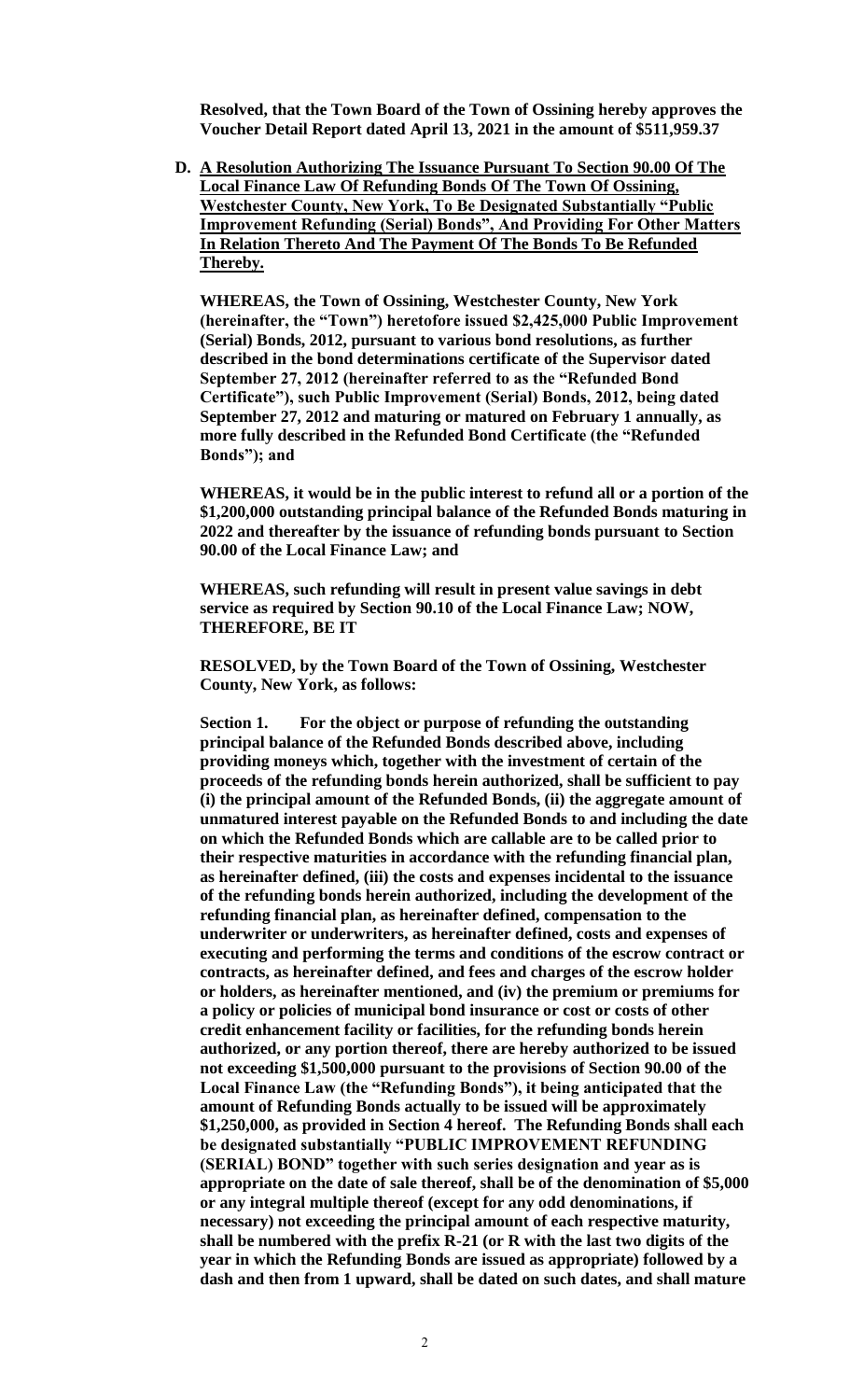**annually on such dates in such years, bearing interest semi-annually on such dates, at the rate or rates of interest per annum, as may be necessary to sell the same, all as shall be determined by the Supervisor pursuant to Section 4 hereof. It is hereby further determined that (a) such Refunding Bonds may be issued in series, (b) such Refunding Bonds may be sold at a discount in the manner authorized by paragraph e of Section 57.00 of the Local Finance Law, and (c) such Refunding Bonds may be issued as a single consolidated issue. It is hereby further determined that such Refunding Bonds may be issued to refund all, or any portion of, the Refunded Bonds.**

**Section 2. The Refunding Bonds may be subject to redemption prior to maturity upon such terms as the Supervisor shall prescribe, which terms shall be in compliance with the requirements of Section 53.00 (b) of the Local Finance Law. If less than all of the Refunding Bonds of any maturity are to be redeemed, the particular refunding bonds of such maturity to be redeemed shall be selected by the Town by lot in any customary manner of selection as determined by the Supervisor. Notice of such call for redemption shall be given by mailing such notice to the registered owners not less than thirty (30) days prior to such date. Notice of redemption having been given as aforesaid, the bonds so called for redemption shall, on the date for redemption set forth in such call for redemption, become due and payable, together with interest to such redemption date, and interest shall cease to be paid thereon after such redemption date.**

**The Refunding Bonds shall be issued in registered form and shall not be registrable to bearer or convertible into bearer coupon form. In the event said Refunding Bonds are issued in non-certificated form, such bonds, when issued, shall be initially issued in registered form in denominations such that one bond shall be issued for each maturity of bonds and shall be registered in the name of Cede & Co., as nominee of The Depository Trust Company, New York, New York ("DTC"), which will act as securities depository for the bonds in accordance with the Book-Entry-Only system of DTC. In the event that either DTC shall discontinue the Book-Entry-Only system or the Town shall terminate its participation in such Book-Entry-Only system, such bonds shall thereafter be issued in certificated form of the denomination of \$5,000 each or any integral multiple thereof (except for any odd denominations, if necessary) not exceeding the principal amount of each respective maturity. In the case of non-certificated Refunding Bonds, principal of and interest on the bonds shall be payable by check or draft mailed by the Fiscal Agent (as hereinafter defined) to The Depository Trust Company, New York, New York, or to its nominee, Cede & Co., while the bonds are registered in the name of Cede & Co. in accordance with such Book-Entry-Only System. Principal shall only be payable upon surrender of the bonds at the principal corporate trust office of such Fiscal Agent (or at the office of the Town Clerk as Fiscal Agent as hereinafter provided).**

**In the event said Refunding Bonds are issued in certificated form, principal of and interest on the Refunding Bonds shall be payable by check or draft mailed by the Fiscal Agent (as hereinafter defined) to the registered owners of the Refunding Bonds as shown on the registration books of the Town maintained by the Fiscal Agent (as hereinafter defined), as of the close of business on the fifteenth day of the calendar month or first business day of the calendar month preceding each interest payment date as appropriate and as provided in a certificate of the Supervisor providing for the details of the Refunding Bonds. Principal shall only be payable upon surrender of bonds at the principal corporate trust office of a bank or trust company or banks or trust companies located or authorized to do business in the State of New York, as shall hereafter be designated by the Supervisor as fiscal agent of the Town for the Refunding Bonds (collectively the "Fiscal Agent"). Refunding Bonds in certificated form may be transferred or exchanged at any time prior to maturity at the principal corporate trust office of the Fiscal Agent for bonds of the same maturity of any authorized denomination or denominations in the same aggregate principal amount.**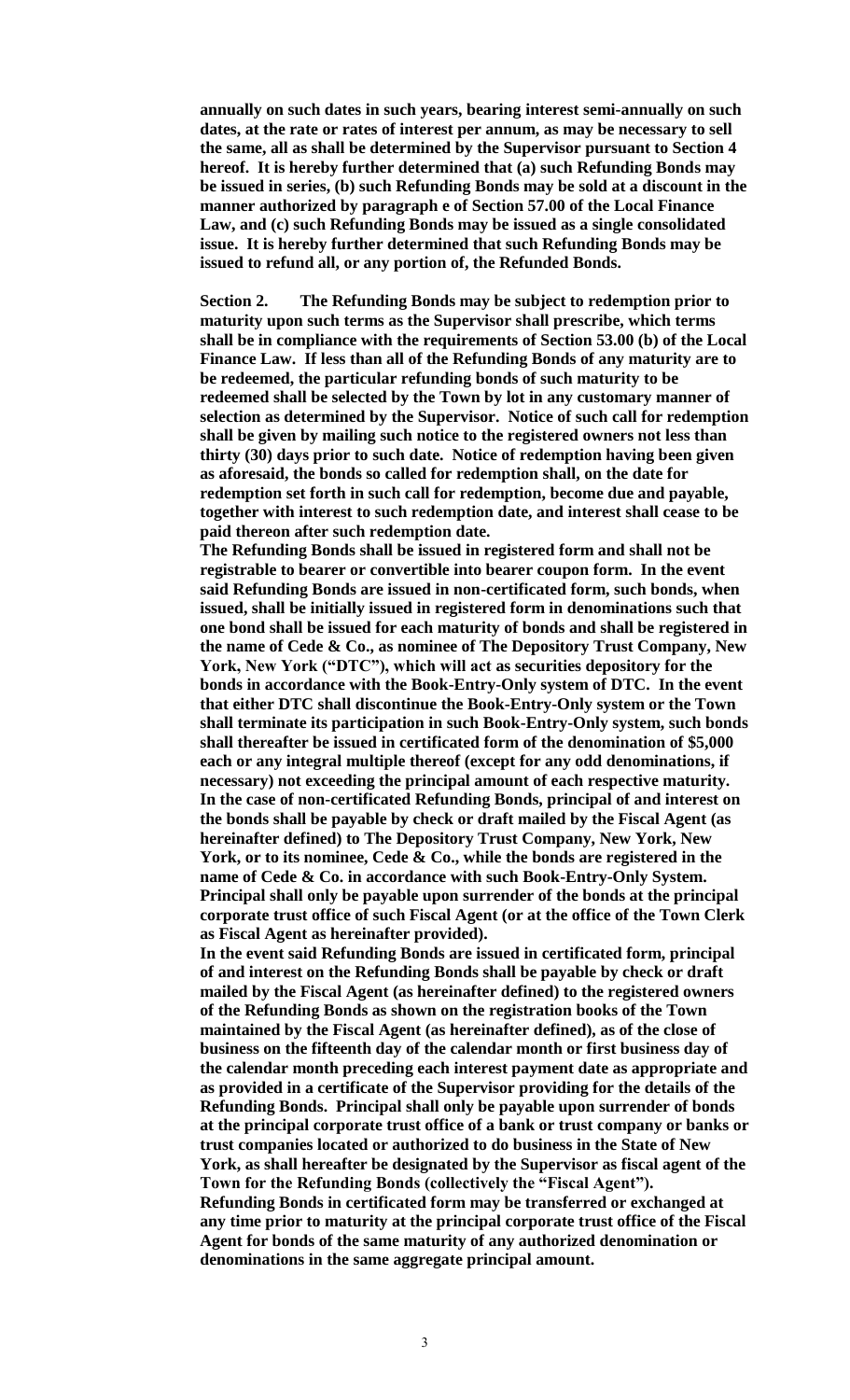**Principal and interest on the Refunding Bonds will be payable in lawful money of the United States of America.**

**The Supervisor, as chief fiscal officer of the Town, is hereby authorized and directed to enter into an agreement or agreements containing such terms and conditions as he shall deem proper with the Fiscal Agent, for the purpose of having such bank or trust company or banks or trust companies act, in connection with the Refunding Bonds, as the Fiscal Agent for said Town, to perform the services described in Section 70.00 of the Local Finance Law, and to execute such agreement or agreements on behalf of the Town, regardless of whether the Refunding Bonds are initially issued in certificated or non-certificated form; provided, however, that the Supervisor is also hereby authorized to name the Town Clerk as the Fiscal Agent in connection with the Refunding Bonds if said Refunding Bonds are issued in noncertificated form.**

**The Supervisor is hereby further delegated all powers of this Town Board with respect to agreements for credit enhancement, derived from and pursuant to Section 168.00 of the Local Finance Law, for said Refunding Bonds, including, but not limited to the determination of the provider of such credit enhancement facility or facilities and the terms and contents of any agreement or agreements related thereto.**

**The Refunding Bonds shall be executed in the name of the Town by the manual or facsimile signature of the Supervisor, and a facsimile of its corporate seal shall be imprinted thereon. In the event of facsimile signature, the Refunding Bonds shall be authenticated by the manual signature of an authorized officer or employee of the Fiscal Agent. The Refunding Bonds shall contain the recital required by Section 90.00 of the Local Finance Law and the recital of validity clause provided for in Section 52.00 of the Local Finance Law and shall otherwise be in such form and contain such recitals, in addition to those required by Section 51.00 of the Local Finance Law, as the Supervisor shall determine. It is hereby determined that it is to the financial advantage of the Town not to impose and collect from registered owners of the Refunding Bonds any charges for mailing, shipping and insuring bonds transferred or exchanged by the Fiscal Agent, and, accordingly, pursuant to paragraph c of Section 70.00 of the Local Finance Law, no such charges shall be so collected by the Fiscal Agent.**

**Section 3. It is hereby determined that:**

**(a) the maximum amount of the Refunding Bonds authorized to be issued pursuant to this resolution does not exceed the limitation imposed by Section 90.00 of the Local Finance Law;**

**(b) the maximum period of probable usefulness permitted by law at the time of the issuance of the Refunded Bonds for each object or purpose for which such Refunded Bonds were issued is as specified in the Refunded Bond Determinations Certificates which are incorporated herein by reference; (c) the last installment of the Refunding Bonds will mature not later than the expiration of the period of probable usefulness of the specific object or purpose for which said Refunded Bonds were issued in accordance with** 

**Section 90.00 of the Local Finance Law; (d) the estimated present value of the total debt service savings anticipated as a result of the issuance of the Refunding Bonds, if any, computed in accordance with the provisions of subdivision 2 of paragraph b of Section 90.10 of the Local Finance Law, is as shown in the Refunding Financial Plan described in Section 4 hereof.**

**Section 4. The financial plan for the refunding authorized by this resolution (the "Refunding Financial Plan"), showing the sources and amounts of all moneys required to accomplish such refunding, the estimated present value of the total debt service savings and the basis for the computation of the aforesaid estimated present value of total debt service savings, are set forth in Exhibit A attached hereto and made a part of this resolution. The Refunding Financial Plan has been prepared based upon the assumption that the Refunding Bonds will be issued in a single series to**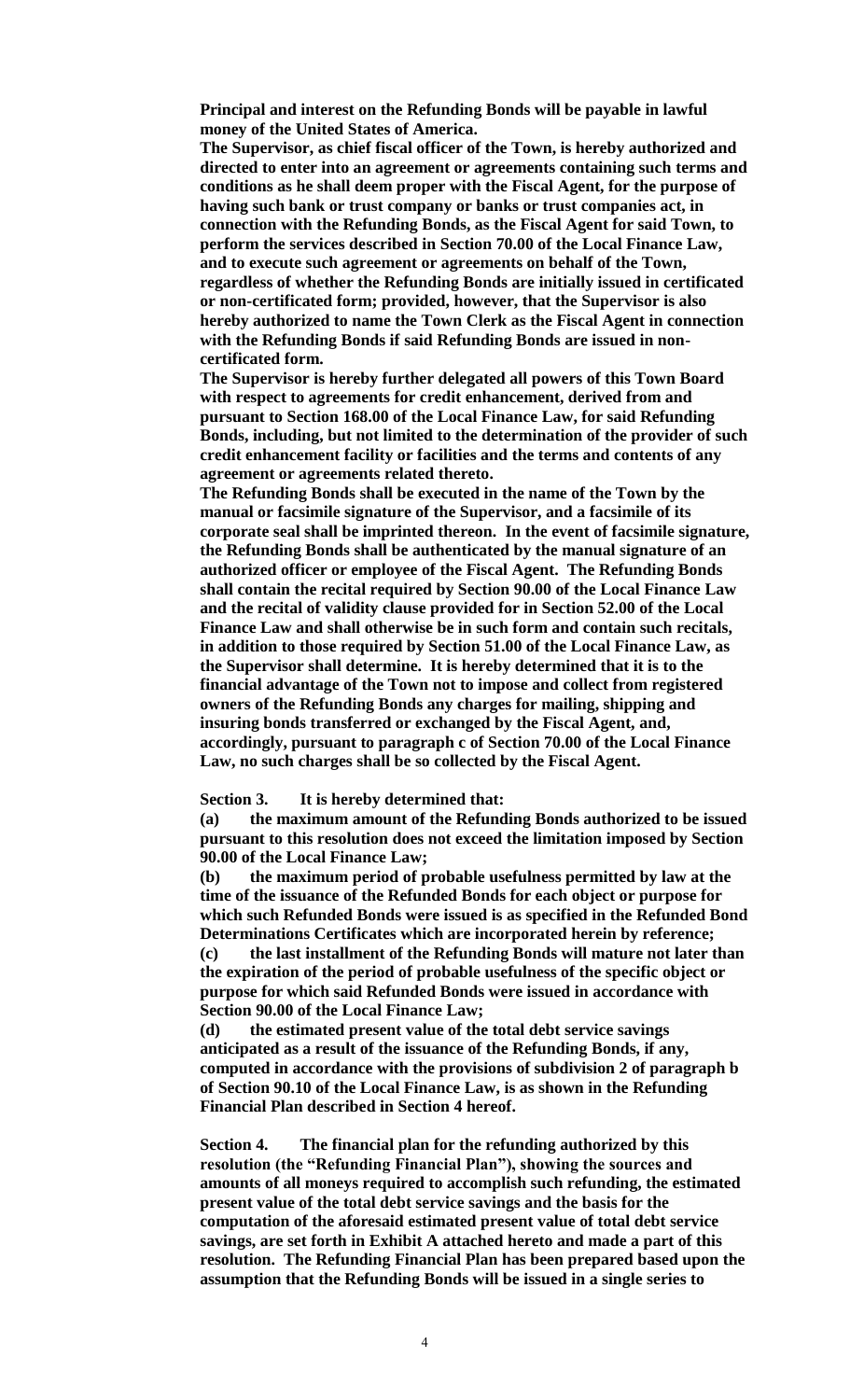**refund all of the Refunded Bonds in the principal amount of \$1,250,000, and that the Refunding Bonds will mature, be of such terms, and bear interest as set forth on Exhibit A attached hereto and made a part of this resolution. This Town Board recognizes that the Refunding Bonds may be issued in series, and for only one or more of the Refunded Bonds, or portions thereof, that the amount of the Refunding Bonds, maturities, terms, and interest rate or rates borne by the Refunding Bonds to be issued by the Town will most probably be different from such assumptions and that the Refunding Financial Plan will also most probably be different from that attached hereto as Exhibit A. The Supervisor is hereby authorized and directed to determine which of the Refunded Bonds will be refunded and at what time, the amount of the Refunding Bonds to be issued, the date or dates of such bonds and the date or dates of issue, maturities and terms thereof, the provisions relating to the redemption of Refunding Bonds prior to maturity, whether the Refunding Bonds will be insured by a policy or policies of municipal bond insurance or otherwise enhanced by a credit enhancement facility or facilities, whether the Refunding Bonds shall be sold at a discount in the manner authorized by paragraph e of Section 57.00 of the Local Finance Law, and the rate or rates of interest to be borne thereby, whether the Refunding Bonds shall be issued having substantially level or declining annual debt service and all matters related thereto, and to prepare, or cause to be provided, a final Refunding Financial Plan for the Refunding Bonds and all powers in connection therewith are hereby delegated to the Supervisor. The Supervisor shall file a copy of his certificate determining the details of the Refunding Bonds and the final Refunding Financial Plan with the Town Clerk not later than ten (10) days after the delivery of the Refunding Bonds, as herein provided.**

**Section 5. The Supervisor is hereby authorized and directed to enter into an escrow contract or contracts (collectively the "Escrow Contract") with a bank or trust company, or with banks or trust companies, located and authorized to do business in this State as said Supervisor shall designate (collectively the "Escrow Holder") for the purpose of having the Escrow Holder act, in connection with the Refunding Bonds, as the escrow holder to perform the services described in the Local Finance Law.**

**Section 6. The faith and credit of said Town of Ossining, Westchester County, New York, are hereby irrevocably pledged to the payment of the principal of and interest on the Refunding Bonds as the same respectively become due and payable. An annual appropriation shall be made in each year sufficient to pay the principal of and interest on such bonds becoming due and payable in such year. There shall be annually levied on all the taxable real property in said Town a tax sufficient to pay the principal of and interest on such Refunding Bonds as the same become due and payable.**

**Section 7. All of the proceeds from the sale of the Refunding Bonds, including the premium, if any, but excluding accrued interest thereon, shall immediately upon receipt thereof be placed in escrow with the Escrow Holder for the Refunded Bonds. Accrued interest on the Refunding Bonds shall be paid to the Town to be expended to pay interest on the Refunding Bonds. Such proceeds as are deposited in the escrow deposit fund to be created and established pursuant to the Escrow Contract, whether in the form of cash or investments, or both, inclusive of any interest earned from the investment thereof, shall be irrevocably committed and pledged to the payment of the principal of and interest on the Refunded Bonds, and the holders, from time to time, of the Refunded Bonds shall have a lien upon such moneys held by the Escrow Holder. Such pledge and lien shall become valid and binding upon the issuance of the Refunding Bonds and the moneys and investments held by the Escrow Holder for the Refunded Bonds in the escrow deposit fund shall immediately be subject thereto without any further act. Such pledge and lien shall be valid and binding as against all parties**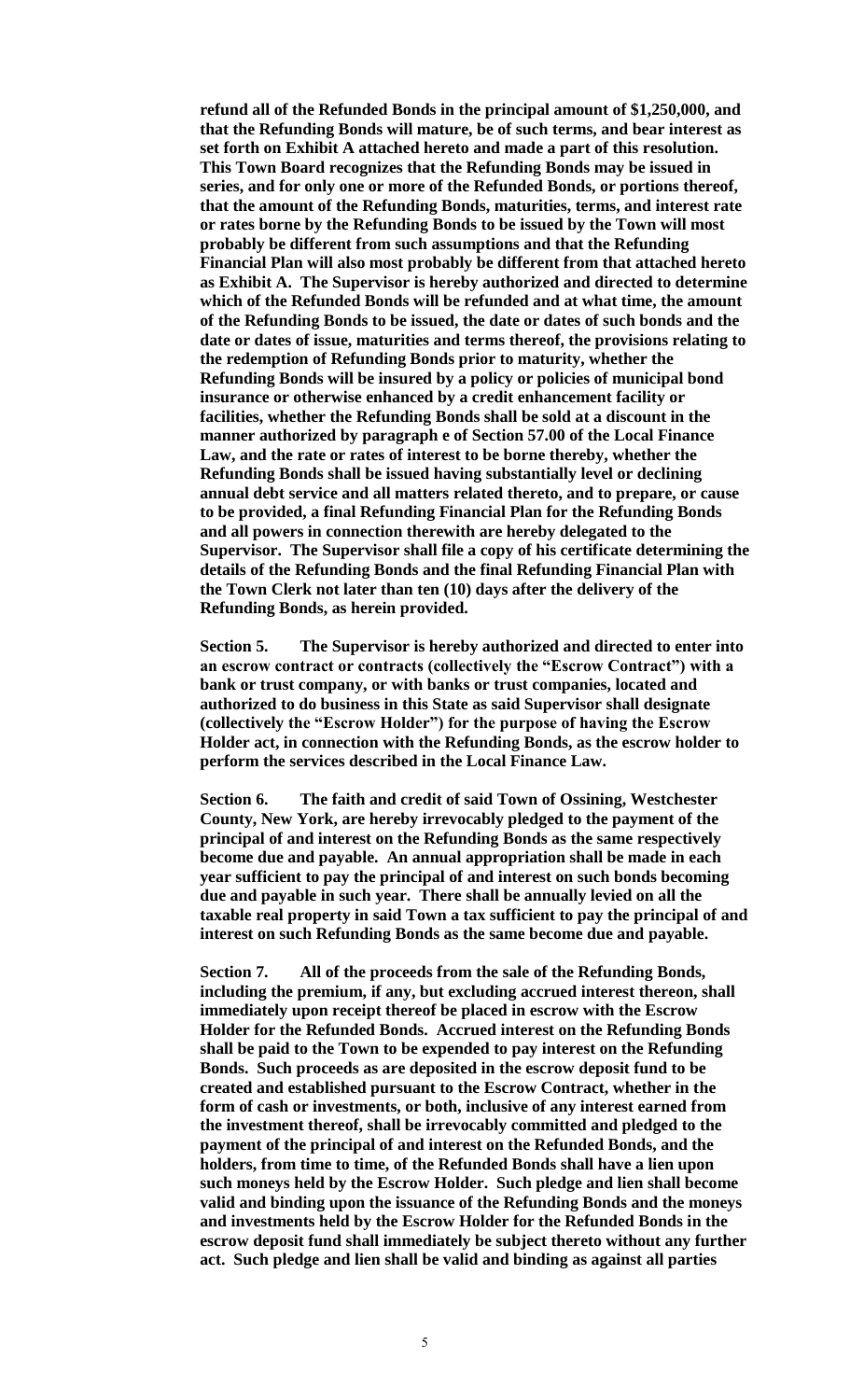**having claims of any kind in tort, contract or otherwise against the Town irrespective of whether such parties have notice thereof.**

**Section 8. Notwithstanding any other provision of this resolution, so long as any of the Refunding Bonds shall be outstanding, the Town shall not use, or permit the use of, any proceeds from the sale of the Refunding Bonds in any manner which would cause the Refunding Bonds to be an "arbitrage bond" as defined in Section 148 of the Internal Revenue Code of 1986, as amended, and, to the extent applicable, the Regulations promulgated by the United States Treasury Department thereunder.**

**Section 9. In accordance with the provisions of Section 53.00 and Section 90.00 of the Local Finance Law, in the event such bonds are refunded, the Town hereby elects to call in and redeem each of Refunded Bonds which the Supervisor shall determine to be refunded in accordance with the provisions of Section 4 hereof and with regard to which the right of early redemption exists. The sum to be paid therefor on such redemption date shall be the par value thereof plus the redemption premium, if any, as provided in the Refunded Bond Certificate, and the accrued interest to such redemption date. The Escrow Holder for the Refunding Bonds is hereby authorized and directed to cause notice of such call for redemption to be given in the name of the Town in the manner and within the times provided in the Refunded Bond Certificate. Such notice of redemption shall be in substantially the form attached to the Escrow Contract. Upon the issuance of the Refunding Bonds, the election to call in and redeem the callable Refunded Bonds and the direction to the Escrow Holder to cause notice thereof to be given as provided in this paragraph shall become irrevocable, provided that this paragraph may be amended from time to time as may be necessary in order to comply with the publication requirements of paragraph a of Section 53.00 of the Local Finance Law, or any successor law thereto.**

**Section 10. The Refunding Bonds shall be sold at public or private sale for purchase prices to be determined by the Supervisor, plus accrued interest from the date or dates of the Refunding Bonds to the date or dates of the delivery of and payment for the Refunding Bonds. The Supervisor is hereby authorized to execute and deliver a purchase contract or similar agreement for the Refunding Bonds in the name and on behalf of the Town providing the terms and conditions for the sale and delivery of the Refunding Bonds if sold at private sale.** 

**Section 11. The Supervisor and all other officers, employees and agents of the Town are hereby authorized and directed for and on behalf of the Town to execute and deliver all certificates and other documents, perform all acts and do all things required or contemplated to be executed, performed or done by this resolution or any document or agreement approved hereby.**

**Section 12. All other matters pertaining to the terms and issuance of the Refunding Bonds shall be determined by the Supervisor and all powers in connection thereof are hereby delegated to the Supervisor.**

**Section 13. The validity of the Refunding Bonds may be contested only if: 1. Such obligations are authorized for an object or purpose for which said Town is not authorized to expend money, or**

**2. The provisions of law which should be complied with at the date of publication of this resolution are not substantially complied with, and an action, suit or proceeding contesting such validity is commenced within twenty days after the date of such publication, or**

**3. Such obligations are authorized in violation of the provisions of the Constitution.**

**Section 14. A summary of this resolution, which takes effect immediately, shall be published in the official newspaper of said Town, together with a**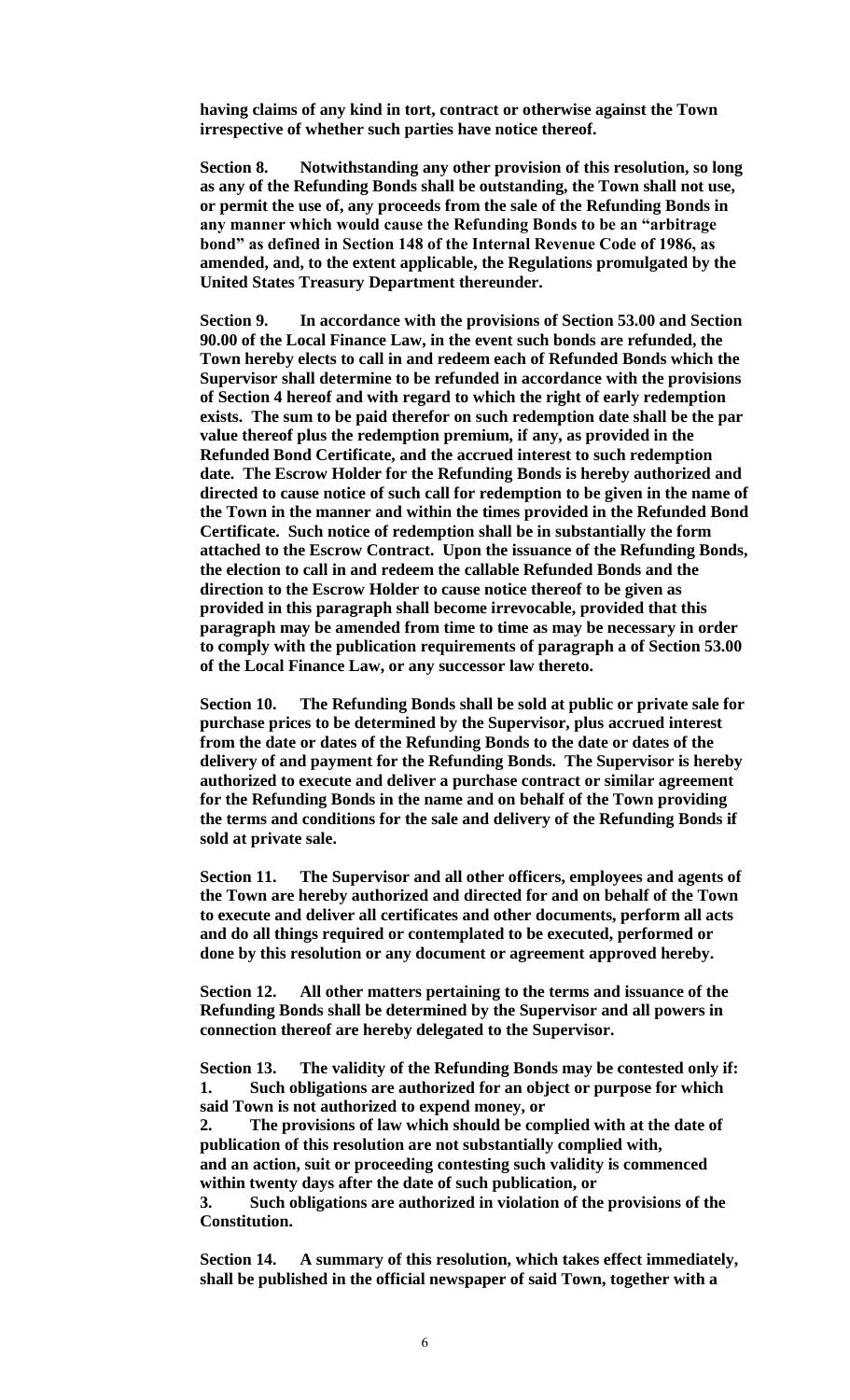**notice of the Town Clerk in substantially the form provided in Section 81.00 of the Local Finance Law.**

**E. Contract – NYS DEC Urban and Community Forestry Grant Program**

**Resolved, that the Town Board of the Town of Ossining authorizes the Supervisor to sign an agreement with the New York State Department of Environmental Conservation for the purposes of receiving \$33,750 in grant funds through the Urban and Community Forestry Grant program to perform tree maintenance in Town of Ossining parks.** 

**F. Fee Schedule – Beekeeping Permit**

**Resolved, that the Town Board of the Town of Ossining hereby adopts the following fee schedule for a beekeeping permit in the Town of Ossining:**

**\$75 for initial application \$0 for renewal**

**G. 2020 Justice Court Audit**

**Resolved, that the Town Board of the Town of Ossining accepts the statement of cash receipts, cash disbursements, and cash balances of the Town Justice Court of the Town of Ossining, for year ending December 31, 2020.** 

**H. Personnel – Seasonal Laborer**

**Resolved, that the Town Board of the Town of Ossining appoints Nicholas Ferrao to the seasonal position of Laborer in the Town of Ossining Highway Department, at an hourly rate of \$15, effective April 19, 2021.** 

**I. Call for Public Hearing: A Local Law known and cited as Regulations for Boat Launch at Louis H. Engel, Jr. Park**

**Resolved, that the Town Board of the Town of Ossining hereby calls for a public hearing in the matter of Local Law #4 of 2021 to be held at 7:30pm on Tuesday, April 27, 2021; and** 

**Be it further Resolved, that pursuant to the Governor's Executive Orders 202.1 and 202.15, and subsequently extended, this public hearing will be held via videoconferencing only, with the information to participate in the public hearing to be duly noticed and circulated in accordance with the requirements for noticing public hearings.** 

**J. Call for Public Hearing: A Local Law adding provisions for a local energy code under Chapter 63 (Building Construction) of the Town Code**

**Resolved, that the Town Board of the Town of Ossining hereby calls for a public hearing in the matter of Local Law #5 of 2021 to be held at 7:30pm on Tuesday, April 27, 2021; and** 

**Be it further Resolved, that pursuant to the Governor's Executive Orders 202.1 and 202.15, and subsequently extended, this public hearing will be held via videoconferencing only, with the information to participate in the public hearing to be duly noticed and circulated in accordance with the requirements for noticing public hearings.** 

**K. Call for Public Hearing: A Local Law adopting a new Chapter 166 (Special Events, Parades and Public Gatherings) of the Town of Ossining Code**